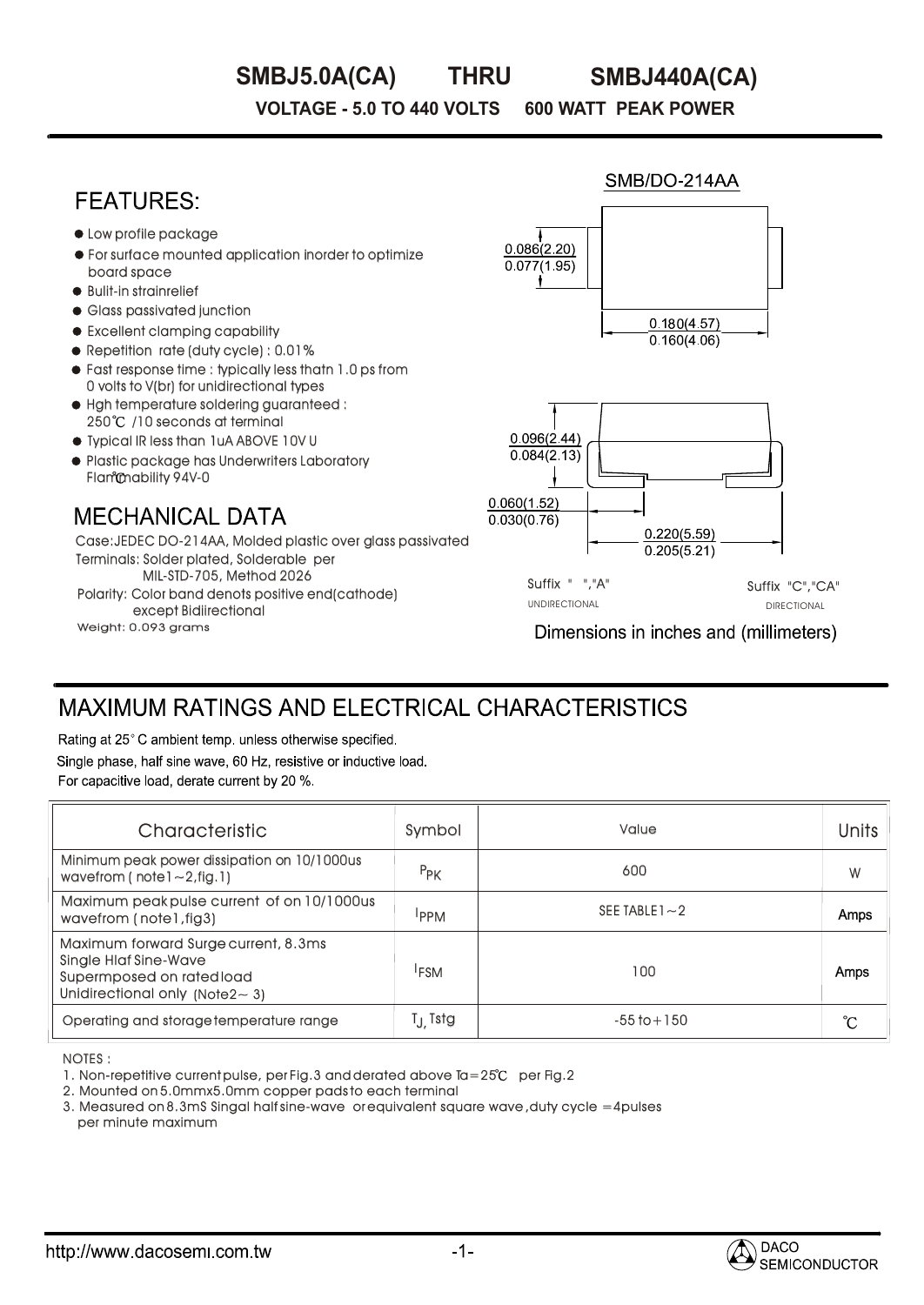### **RATINGS AND CHARACTERISTIC CURVES SMBJ5.0A(CA) THRU SMBJ440A(CA)**











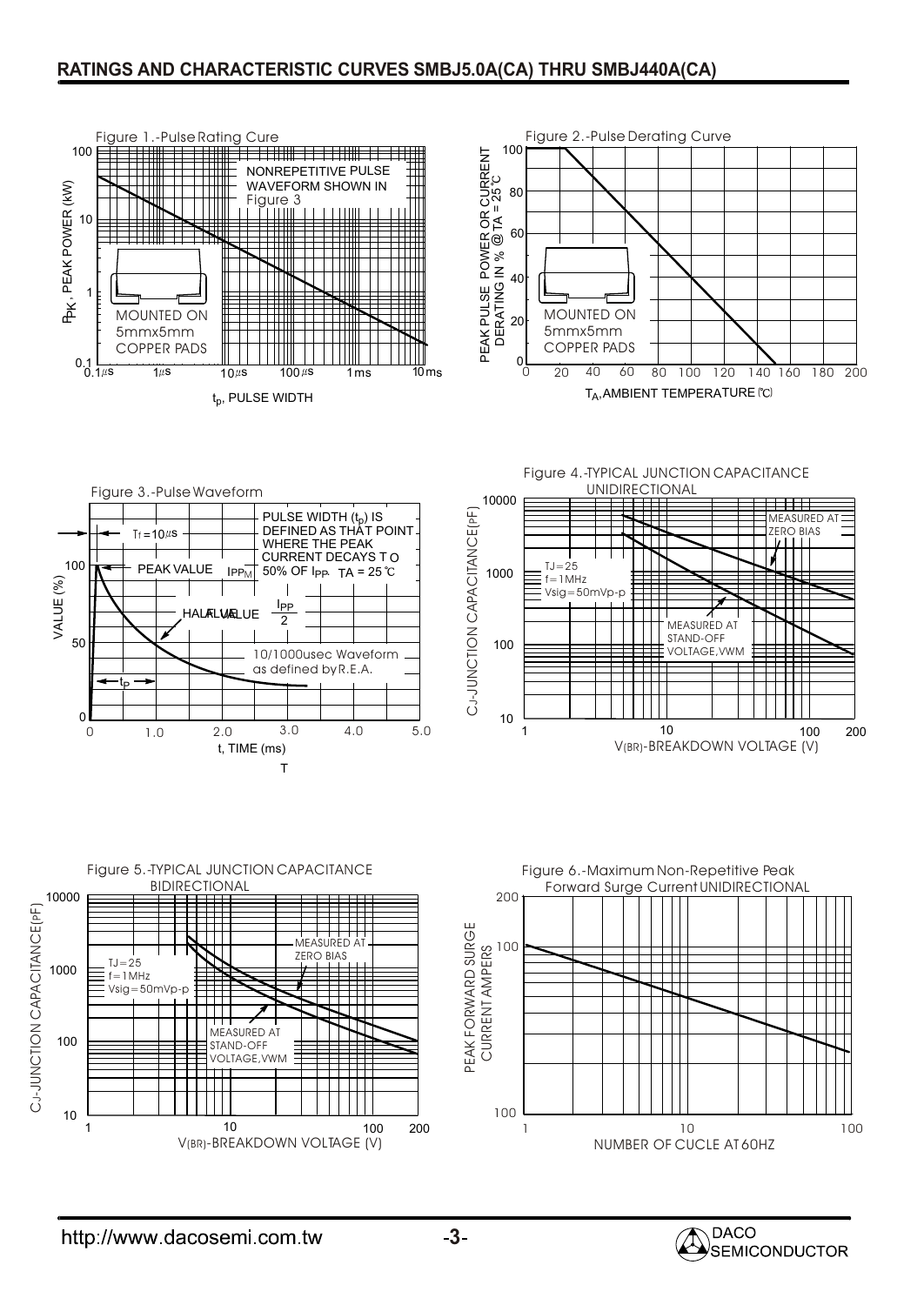### **RATINGS AND CHARACTERISTIC CURVES SMBJ5.0A(CA) THRU SMBJ440A(CA)**

| TABLE 1        |                                                      |      |                        |                                                      |                                                                             |                                                              |                                                            |                        |                        |
|----------------|------------------------------------------------------|------|------------------------|------------------------------------------------------|-----------------------------------------------------------------------------|--------------------------------------------------------------|------------------------------------------------------------|------------------------|------------------------|
| Device<br>Type | Breakdown<br><b>VBR</b><br>Voltage<br>at IT(Voltage) |      | Test<br>Current<br>IT. | Working<br>Peak<br>Reverse<br>Voltage<br><b>VRWM</b> | Maximun<br>Reverse<br>Leakage<br>at V <sub>RWM</sub><br>I <sub>R</sub> (mA) | Maximun<br>Peak Pulse<br><b>Surge Current</b><br><b>IPPM</b> | Maximmum<br>Clamping<br>Voltage (Vc<br>atlPPM<br>$\lambda$ | Device<br>Marking code |                        |
|                | Min                                                  | Max  | mA                     | Volts                                                | $\mu$ A                                                                     | Amps                                                         | Volts                                                      | <b>UNI</b>             | BI                     |
| SMBJ5.0A(CA)   | 6.40                                                 | 7.00 | 10                     | 5.00                                                 | 800                                                                         | 65.2                                                         | 9.20                                                       | KE                     | <b>AE</b>              |
| SMBJ6.0A(CA)   | 6.67                                                 | 7.37 | 10                     | 6.00                                                 | 800                                                                         | 58.3                                                         | 10.3                                                       | KG                     | AG                     |
| SMBJ6.5A(CA)   | 7.22                                                 | 7.98 | 10                     | 6.50                                                 | 500                                                                         | 53.6                                                         | 11.2                                                       | KK                     | AK                     |
| SMBJ7.0A(CA)   | 7.78                                                 | 8.60 | 10                     | 7.00                                                 | 200                                                                         | 50.0                                                         | 12.0                                                       | KM                     | AM                     |
| SMBJ7.5A(CA)   | 8.33                                                 | 9.21 | 1.0                    | 7.50                                                 | 100                                                                         | 46.5                                                         | 12.9                                                       | KP                     | AP                     |
| SMBJ8.0A(CA)   | 8.89                                                 | 9.83 | 1.0                    | 8.00                                                 | 50                                                                          | 44.1                                                         | 13.6                                                       | KR                     | <b>AR</b>              |
| SMBJ8.5(CA)    | 9.44                                                 | 10.4 | 1.0                    | 8.50                                                 | 10                                                                          | 41.7                                                         | 14.4                                                       | KT                     | AT                     |
| SMBJ9.0A(CA)   | 10.0                                                 | 11.1 | 1.0                    | 9.00                                                 | 5.0                                                                         | 39.0                                                         | 15.4                                                       | KV                     | AV                     |
| SMBJ10A(CA)    | 11.1                                                 | 12.3 | 1.0                    | 10.0                                                 | 5.0                                                                         | 35.3                                                         | 17.0                                                       | KX                     | AX                     |
| SMBJ11A(CA)    | 12.2                                                 | 13.5 | 1.0                    | 11.0                                                 | 5.0                                                                         | 33.0                                                         | 18.2                                                       | ΚZ                     | AZ                     |
| SMBJ12A(CA)    | 13.3                                                 | 14.7 | 1.0                    | 12.0                                                 | 5.0                                                                         | 30.2                                                         | 19.9                                                       | LE                     | BE                     |
| SMBJ13A(CA)    | 14.4                                                 | 15.9 | 1.0                    | 13.0                                                 | 5.0                                                                         | 28.0                                                         | 21.5                                                       | LG                     | <b>BG</b>              |
| SMBJ14A(CA)    | 15.6                                                 | 17.2 | 1.0                    | 14.0                                                 | 5.0                                                                         | 25.9                                                         | 23.2                                                       | LK                     | BK                     |
| SMBJ15A(CA)    | 16.7                                                 | 18.5 | 1.0                    | 15.0                                                 | 5.0                                                                         | 24.6                                                         | 24.4                                                       | LM                     | BM                     |
| SMBJ16A(CA)    | 17.8                                                 | 19.7 | 1.0                    | 16.0                                                 | 5.0                                                                         | 23.1                                                         | 26.0                                                       | LP                     | <b>BP</b>              |
| SMBJ17A(CA)    | 18.9                                                 | 20.9 | 1.0                    | 17.0                                                 | 5.0                                                                         | 21.8                                                         | 27.6                                                       | <b>LR</b>              | <b>BR</b>              |
| SMBJ18A(CA)    | 20.0                                                 | 22.1 | 1.0                    | 18.0                                                 | 5.0                                                                         | 20.6                                                         | 29.2                                                       | LT                     | <b>BT</b>              |
| SMBJ20A(CA)    | 22.2                                                 | 24.5 | 1.0                    | 20.0                                                 | 5.0                                                                         | 18.6                                                         | 32.4                                                       | LV                     | <b>BV</b>              |
| SMBJ22A(CA)    | 24.4                                                 | 26.9 | 1.0                    | 22.0                                                 | 5.0                                                                         | 16.9                                                         | 35.5                                                       | LX                     | BX                     |
| SMBJ24A(CA)    | 26.7                                                 | 29.5 | 1.0                    | 24.0                                                 | 5.0                                                                         | 15.5                                                         | 38.9                                                       | LZ                     | <b>BZ</b>              |
| SMBJ26A(CA)    | 28.9                                                 | 31.9 | 1.0                    | 26.0                                                 | 5.0                                                                         | 14.3                                                         | 42.1                                                       | ME                     | $\mathsf{CE}$          |
| SMBJ28A(CA)    | 31.1                                                 | 34.4 | 1.0                    | 28.0                                                 | 5.0                                                                         | 13.3                                                         | 45.4                                                       | MG                     | CG                     |
| SMBJ30A(CA)    | 33.3                                                 | 36.8 | 1.0                    | 30.0                                                 | 5.0                                                                         | 12.4                                                         | 48.4                                                       | MK                     | <b>CK</b>              |
| SMBJ33A(CA)    | 36.7                                                 | 40.6 | 1.0                    | 33.0                                                 | 5.0                                                                         | 11.3                                                         | 53.3                                                       | <b>MM</b>              | <b>CM</b>              |
| SMBJ36A(CA)    | 40.0                                                 | 44.2 | 1.0                    | 36.0                                                 | 5.0                                                                         | 10.3                                                         | 58.1                                                       | <b>MP</b>              | CP                     |
| SMBJ40A(CA)    | 44.4                                                 | 49.1 | $1.0\,$                | 40.0                                                 | $5.0\,$                                                                     | $9.3\,$                                                      | 64.5                                                       | $\sf MR$               | ${\sf CR}$             |
| SMBJ43A(CA)    | 47.8                                                 | 52.8 | 1.0                    | 43.0                                                 | 5.0                                                                         | 8.6                                                          | 69.4                                                       | МT                     | <b>CT</b>              |
| SMBJ45(CA)     | 50.0                                                 | 55.3 | 1.0                    | 45.0                                                 | $5.0$                                                                       | 8.3                                                          | 72.7                                                       | <b>MV</b>              | ${\sf CV}$             |
| SMBJ48A(CA)    | 53.3                                                 | 58.9 | $1.0\,$                | 48.0                                                 | $5.0\,$                                                                     | 7.8                                                          | 77.4                                                       | МX                     | СX                     |
| SMBJ51A(CA)    | 56.7                                                 | 62.7 | $1.0\,$                | 51.0                                                 | $5.0\,$                                                                     | 7.3                                                          | 82.4                                                       | MZ                     | CZ                     |
| SMBJ54A(CA)    | 60.0                                                 | 66.3 | 1.0                    | 54.0                                                 | 5.0                                                                         | 6.9                                                          | 87.1                                                       | NE                     | DE                     |
| SMBJ58A(CA)    | 64.4                                                 | 71.2 | 1.0                    | 58.0                                                 | 5.0                                                                         | 6.5                                                          | 93.6                                                       | ${\sf NG}$             | DG                     |
| SMBJ60A(CA)    | 66.7                                                 | 73.7 | 1.0                    | 60.0                                                 | 5.0                                                                         | 6.2                                                          | 96.8                                                       | NK                     | DK                     |
| SMBJ64A(CA)    | 71.1                                                 | 78.6 | $1.0\,$                | 64.0                                                 | 5.0                                                                         | 5.9                                                          | 103                                                        | <b>NM</b>              | DM                     |
| SMBJ70A(CA)    | 77.8                                                 | 86.0 | 1.0                    | 70.0                                                 | 5.0                                                                         | 5.3                                                          | 113                                                        | N <sub>P</sub>         | <b>DP</b>              |
| SMBJ75A(CA)    | 83.3                                                 | 92.1 | 1.0                    | 75.0                                                 | 5.0                                                                         | $5.0\,$                                                      | 121                                                        | NR                     | DR                     |
| SMBJ78A(CA)    | 86.7                                                 | 95.8 | 1.0                    | 78.0                                                 | 5.0                                                                         | 4.8                                                          | 126                                                        | <b>NT</b>              | DT                     |
| SMBJ85A(CA)    | 94.4                                                 | 104  | $1.0\,$                | 85.0                                                 | $5.0\,$                                                                     | 4.4                                                          | 137                                                        | <b>NV</b>              | <b>DV</b>              |
| SMBJ90A(CA)    | 100                                                  | 111  | 1.0                    | 90.0                                                 | 5.0                                                                         | 4.1                                                          | 146                                                        | NX                     | DX                     |
| SMBJ100A(CA)   | 111                                                  | 123  | $1.0\,$                | 100                                                  | 5.0                                                                         | 3.7                                                          | 162                                                        | NZ                     | DZ                     |
| SMBJ110A(CA)   | 122                                                  | 135  | $1.0\,$                | 110                                                  | $5.0$                                                                       | 3.4                                                          | $177$                                                      | PE                     | EE                     |
| SMBJ120A(CA)   | 133                                                  | 147  | $1.0\,$                | 120                                                  | 5.0                                                                         | 3.1                                                          | 193                                                        | PG                     | $\mathsf{E}\mathsf{G}$ |

For bidirectional type having Vrwm of 10 Volts and less. The IR limit is double. For parts without A, the VBR is +/- 10%